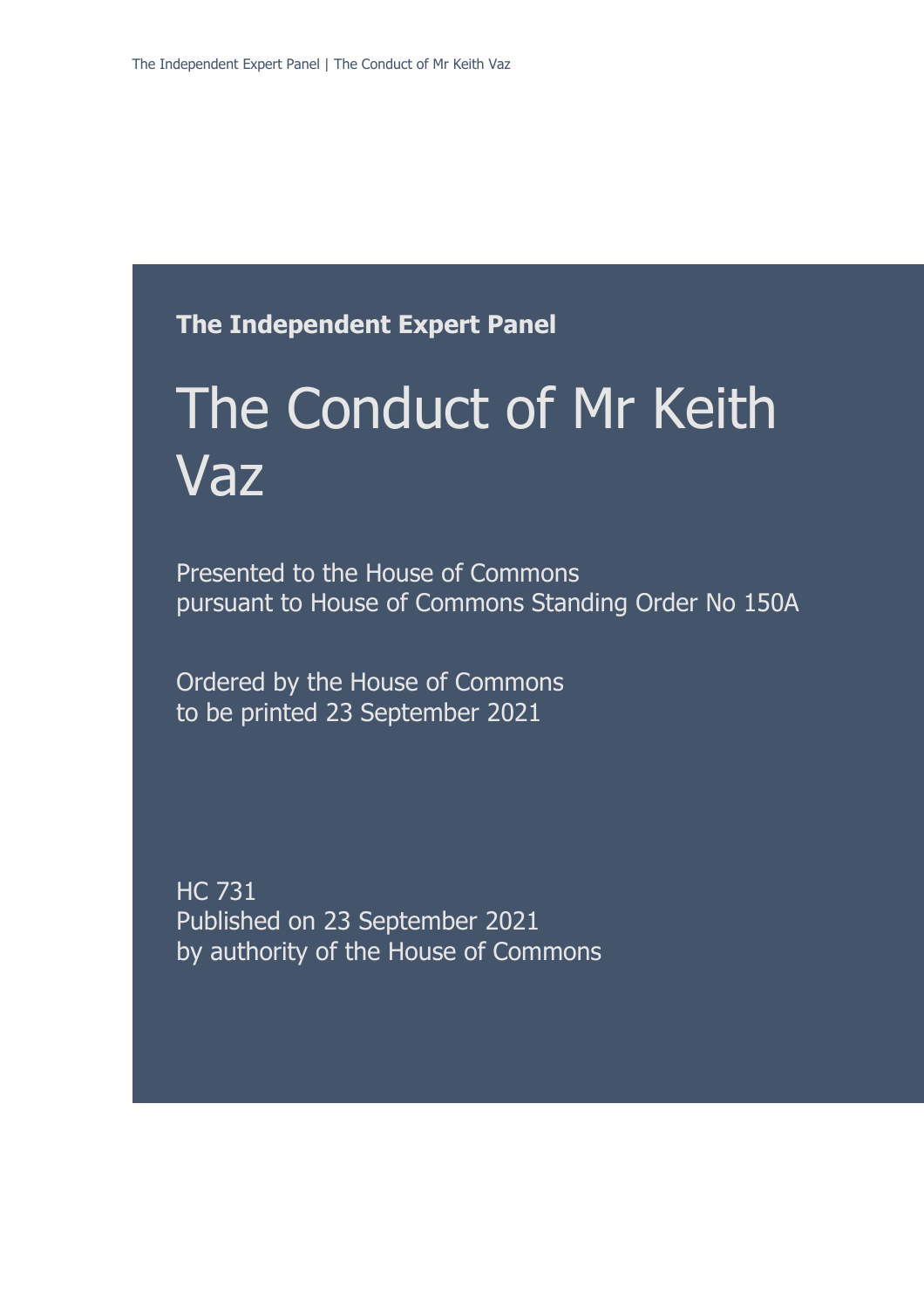### **The Independent Expert Panel**

The Independent Expert Panel was established by the House of Commons on 23 June 2020; its members were appointed on 25 November 2020. The Panel hears appeals against decisions made by the Parliamentary Commissioner for Standards (the Commissioner), considers referrals from the Commissioner and determines sanctions in cases involving an allegation against an MP of a breach of Parliament's Sexual Misconduct Policy or the Bullying and Harassment Policy, under the Independent Complaints and Grievance Scheme.

### **Current membership**

Mrs Lisa Ball Ms Monica Daley Mrs Johanna Higgins Rt Hon Sir Stephen Irwin (Chair) Professor Clare McGlynn QC (Hon) Miss Dale Simon Sir Peter Thornton QC Dr Matthew Vickers

### **Powers**

The Panel's powers are set out in House of Commons Standing Orders Nos 150A to 150D. These are available on the internet via [www.parliament.uk.](http://www.parliament.uk/)

### **Publication**

© Parliamentary Copyright House of Commons 2021. This publication may be reproduced under the terms of the Open Parliament Licence, which is published at [www.parliament.uk/site-information/copyright-parliament/.](http://www.parliament.uk/site-information/copyright-parliament/) Independent Expert Panel reports are published on the Panel's website at [www.parliament.uk/mps-lords-and](http://www.parliament.uk/mps-lords-and-offices/standards-and-financial-interests/independent-expert-panel/)[offices/standards-and-financial-interests/independent-expert-panel/](http://www.parliament.uk/mps-lords-and-offices/standards-and-financial-interests/independent-expert-panel/) and in print by order of the House.

### **Panel staff**

The Secretary to the Panel is Ian Bradshaw.

### **Contacts**

All correspondence should be addressed to the Secretary to the Panel. The Panel's email address is [independentexpertpanel@parliament.uk.](mailto:independentexpertpanel@parliament.uk)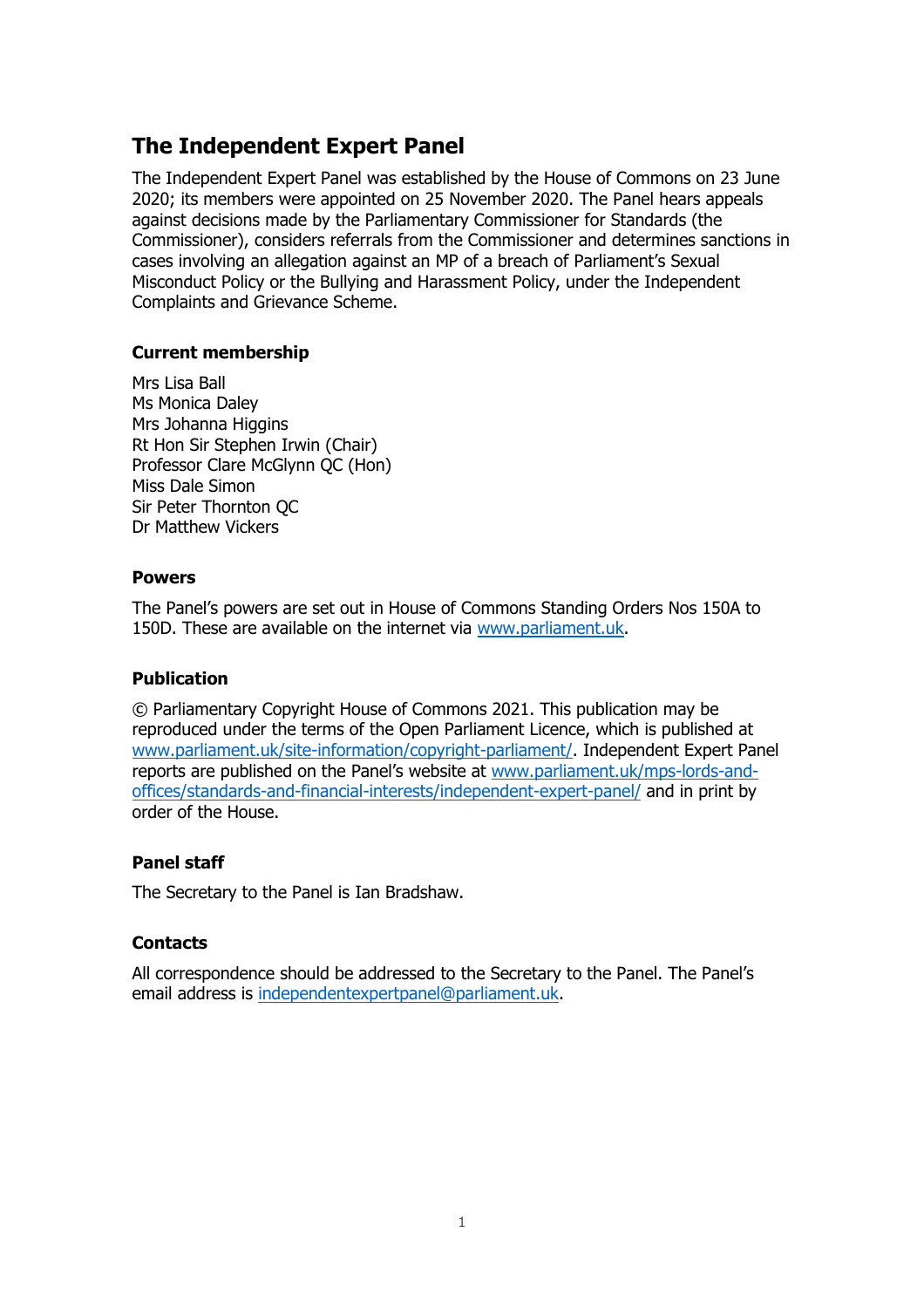## **Report by the Chair of the Panel**

- 1.1 The Independent Expert Panel was established by the House of Commons on 23 June 2020<sup>1</sup> its members were appointed on 25 November 2020.<sup>2</sup> The Panel hears appeals against decisions made by the Parliamentary Commissioner for Standards (the Commissioner), considers referrals from the Commissioner and determines sanctions in cases involving an allegation against an MP of a breach of Parliament's sexual misconduct policy or the bullying and harassment policy, under the Independent Complaints and Grievance Scheme (ICGS).<sup>3</sup>
- 1.2 The Panel is guided by the principles of natural justice, fairness for all parties, transparency and proportionality. We understand the seriousness of, and the harm caused by, bullying, harassment and sexual misconduct. We are rigorously independent, impartial and objective, acting without any political input or influence.
- 1.3 This is a report of a decision of the Panel on sanction made following a referral from the Parliamentary Commissioner for Standards (the Commissioner). The Commissioner found that the Respondent, Mr Keith Vaz, formerly the Member for Leicester East, had acted in breach of Parliament's bullying and harassment policy. <sup>4</sup> The Complainant was Jenny McCullough, a former Clerk in the House of Commons Service, who has agreed to be identified in this report.
- 1.4 The Respondent was Chair of the Home Affairs Select Committee from July 2007 to September 2016. The Complainant was the committee's Second Clerk from April 2007 to October 2008. The Commissioner concluded that between July 2007 and October 2008, the Respondent had on several occasions breached the bullying and harassment policy in his interactions with the Complainant. This was in the context of a fuller course of behaviour, much of

 $1$  HC Deb, 23 June 2020, [col 1244](https://hansard.parliament.uk/commons/2020-06-23/debates/9646C6AF-0D3A-424B-8949-E809F658DB4C/IndependentComplaintsAndGrievanceScheme) [Commons Chamber]

<sup>&</sup>lt;sup>2</sup> HC Deb, 25 November 2020, [col 887](https://hansard.parliament.uk/commons/2020-11-25/debates/68BE444A-B6D4-42FC-BA02-8658937A0A1A/IndependentExpertPanel) [Commons Chamber]

<sup>&</sup>lt;sup>3</sup> See, UK Parliament, [Conduct in Parliament.](https://www.parliament.uk/mps-lords-and-offices/standards-and-financial-interests/parliaments-behaviour-code/)

<sup>4</sup> Bullying and Harassment Policy and Procedure, published July 2018, updated October 2019.

The complaint was made and assessed under this edition of the Policy.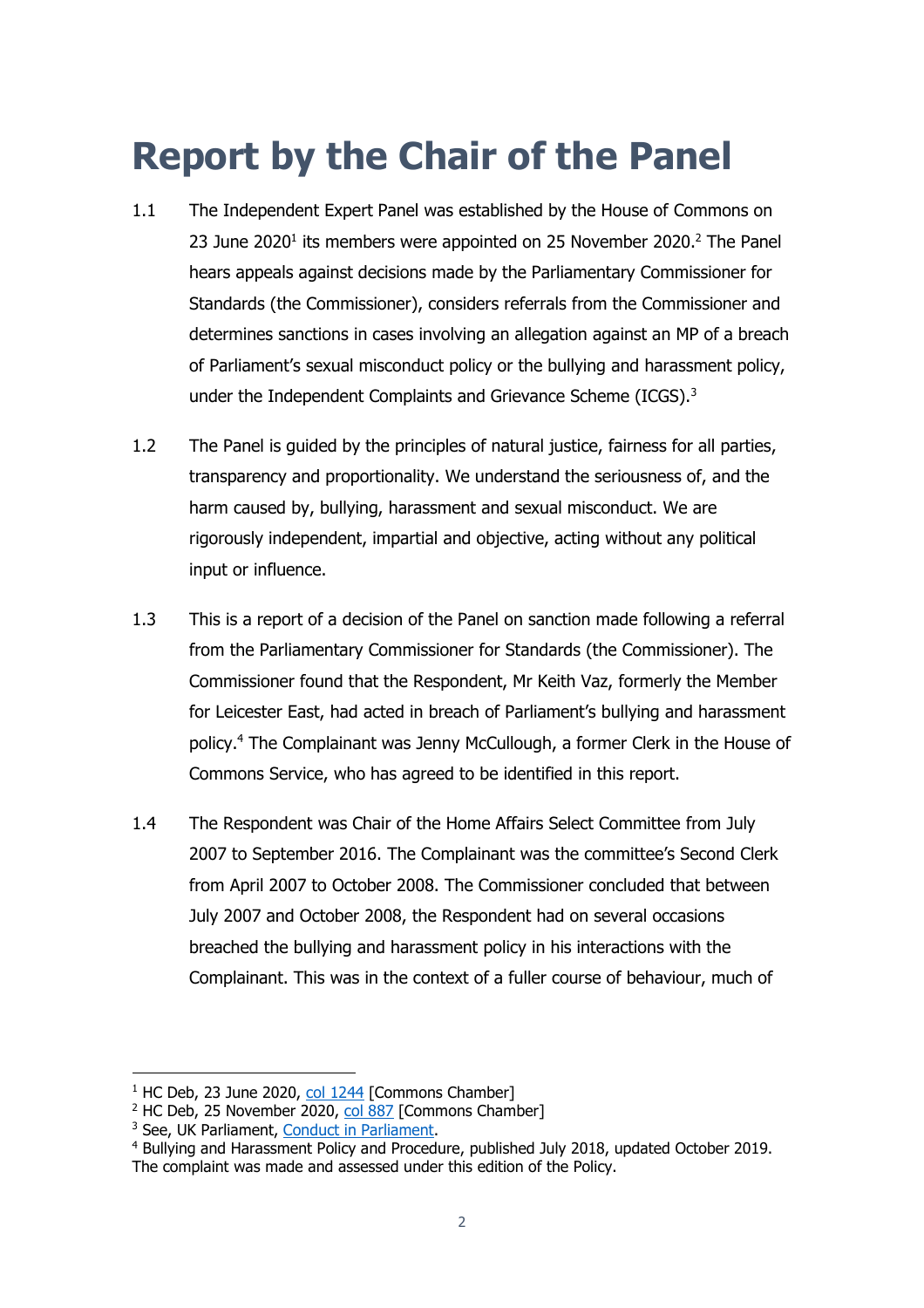which the Commissioner concluded amounted to breaches of the Behaviour Code, <sup>5</sup> albeit falling short of breach of the Bullying and Harassment Policy.

- 1.5 Between the beginning of the investigation in March 2020 and September 2020 the Respondent engaged with the independent external investigator appointed by the ICGS. However, prior to his scheduled interview with the investigator in September 2020, the Commissioner received medical information that the Respondent was not well enough to engage further with the investigation. She concluded, after seeking further medical reports, that she should instruct the investigator to bring their investigation to a conclusion without interviewing the Respondent. All parties were informed of that decision on 8 December 2020.
- 1.6 On 10 May 2021 the Commissioner contacted the Respondent to offer him the opportunity to review and comment on her draft memorandum. His medical adviser responded on 14 May suggesting that the Respondent remained unwell and could not contribute to the process. The medical adviser gave no indication as to when the Respondent would be well enough to review these matters. The Commissioner decided that she should conclude the matter and issued her decision on 26 May 2021.
- 1.7 The Respondent did not appeal the Commissioner's decision.
- 1.8 On 18 June 2021 I appointed a sub-panel of three members to determine the sanction to be imposed. The members of the sub-panel were:
	- Mrs Johanna Higgins
	- Sir Stephen Irwin (Chair)
	- Professor Clare McGlynn QC (Hon)
- 1.9 The Respondent has not communicated with the Panel in any way. There has been significant communication to the Panel from the Respondent's medical adviser, and also from a sister of the Respondent, Penny McConnell. The thrust of these communications was to emphasise that the Respondent was too

<sup>5</sup> UK Parliament, [Behaviour Code](https://www.parliament.uk/globalassets/documents/conduct-in-parliament/ukparliamentbehaviourcode.pdf)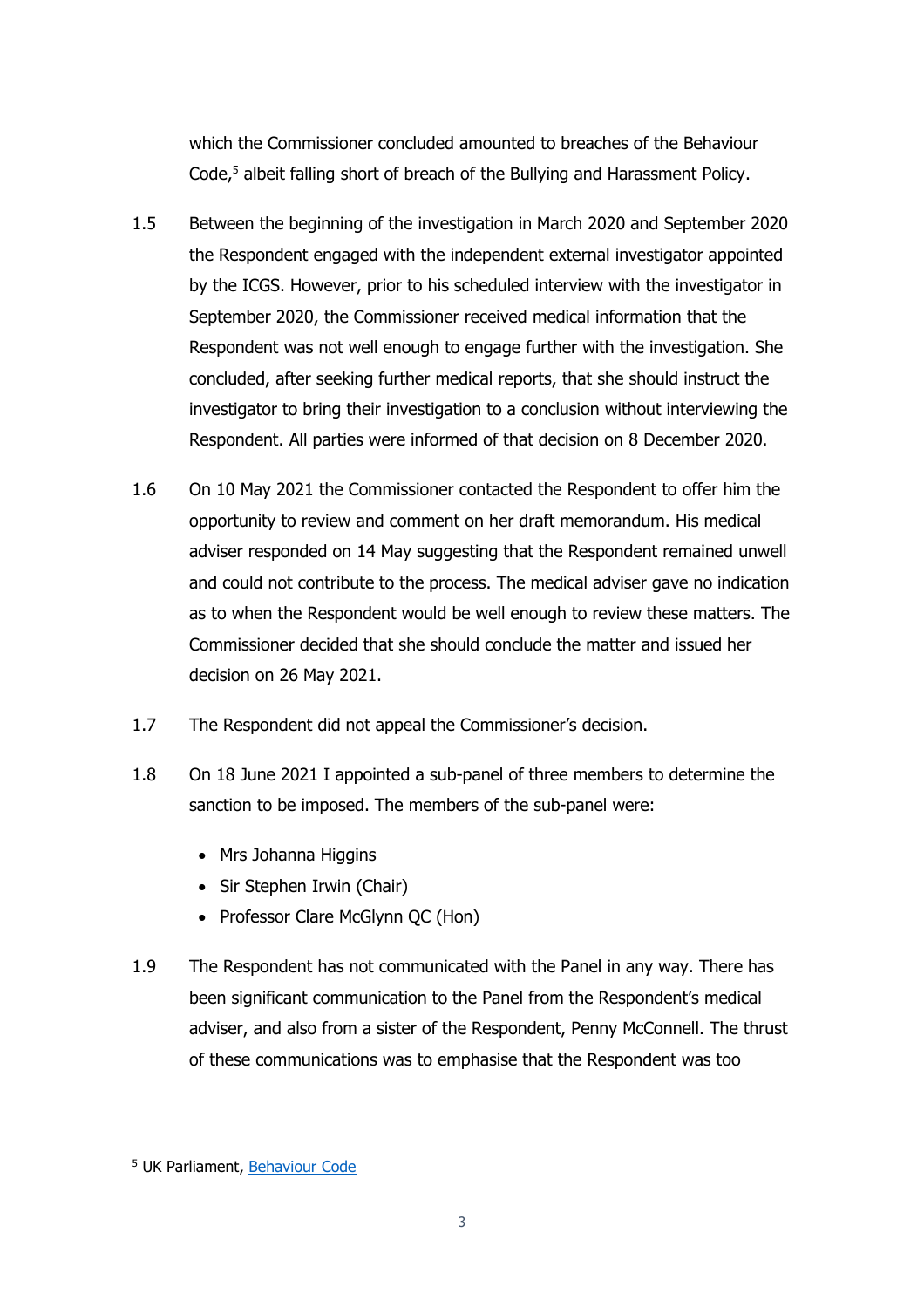unwell to take part in the sub-panel's proceedings, and, by inference, that therefore they should be abandoned.

- 1.10 Following a review of publicly available material demonstrating the Respondent's ongoing public media and political activity, the sub-panel concluded that it did not doubt that the Respondent has health problems, but that there was no good basis for concluding those health problems preclude him from engagement with the Panel, if only in writing.
- 1.11 Before proceeding to consider sanction the sub-panel considered whether it was in the public interest to continue. It concluded it was, in particular given the nature and persistence of the misconduct, combined with the impact on the Complainant. Although the sanctions open to the Panel in this case are constrained, they retain a real value in marking what has happened and as a contribution to improving the culture of behaviour in the House of Commons.
- 1.12 The sub-panel found that the Respondent's misconduct represented sustained and unpleasant bullying, with a real and enduring psychological impact; and that it led to the Complainant leaving her career in the House of Commons. It concluded that if he currently held a pass to the House of Commons as a former Member it would have been appropriate to remove it. His eligibility to hold a former Member's pass should never be restored.
- 1.13 It further concluded that:

The Respondent's conduct deserves a clear and formal reprimand, which we now pronounce. The Respondent's conduct to the complainant was hostile, sustained, harmful and unworthy of a Member of Parliament. He should be ashamed of his behaviour.

1.14 I make this report to the House to make public this reprimand and the context in which it was given. All other material in the case, including the investigator's report and the Commissioner's decision and memorandum except as referred to in the decision, remains confidential.

**Rt Hon Sir Stephen Irwin 23 September 2021**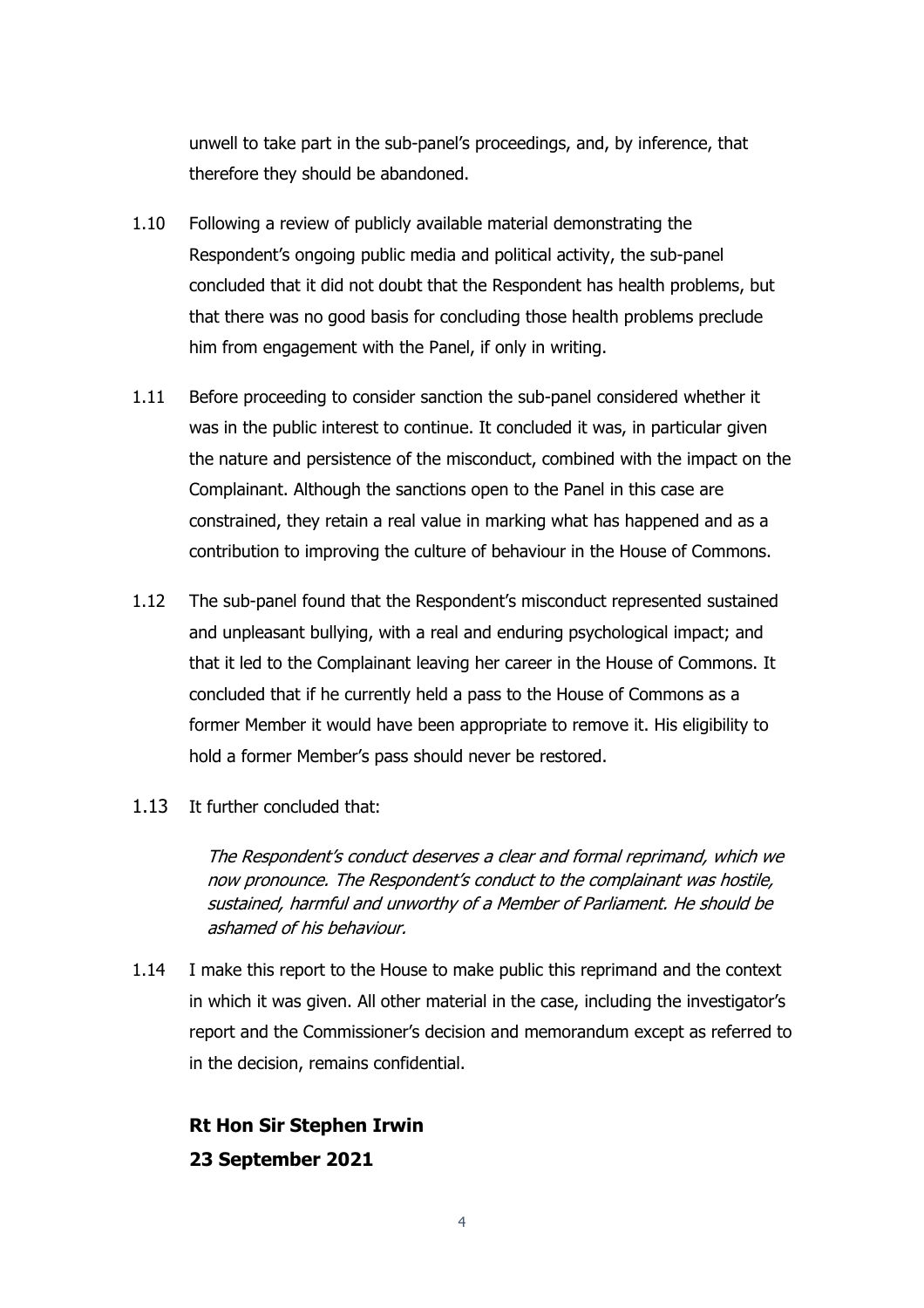### **Decision on Sanction**

**Referral by the Parliamentary Commissioner for Standards dated 26 May 2021**

**Decision of sub-panel dated 19 August 2021**

### **Sub-panel members: Mrs Johanna Higgins, Rt Hon Sir Stephen Irwin (Chair), Professor Clare McGlynn QC (Hon)**

### **Facts and background**

- 2.1 The Respondent was the Member of Parliament for Leicester East from 1987 to 2019. He was the subject of significant complaints to the Parliamentary Commissioner for Standards (the "Commissioner") in relation to other matters, the details of which were set out in a report from the Committee on Standards.<sup>1</sup> As a result of those complaints, on 31 October 2019 he was suspended from the service of the House for a period of six months.<sup>2</sup> Following the subsequent dissolution of Parliament, he stood down as an MP in November 2019.
- 2.2 During his time in the House of Commons, the Respondent served as Chair of the Home Affairs Select Committee ("the Committee") from July 2007 to September 2016. The Complainant worked with the Committee from April 2007 until October 2008, when she moved to the Table Office. She left the service of the House of Commons in 2011. In October 2019, the Complainant raised complaints of bullying and harassment against the Respondent relating to incidents between the autumn of 2007 and the winter of 2010.
- 2.3 In essence, the Complainant's allegations describe a course of conduct of bullying and harassment across the whole time of her contact with the Respondent. The investigation report summarised her complaint as relating to

<sup>&</sup>lt;sup>1</sup> House of Commons, Committee on Standards, First Report of Session 2019-20, [Keith Vaz](https://publications.parliament.uk/pa/cm201919/cmselect/cmstandards/93/93.pdf), HC 93

<sup>&</sup>lt;sup>2</sup> HC Deb, 31 October 2019, [col 562](https://hansard.parliament.uk/commons/2019-10-31/debates/2ABDDAEF-1FC6-47B3-B8F3-D6733DA32599/Standards) [Commons Chamber]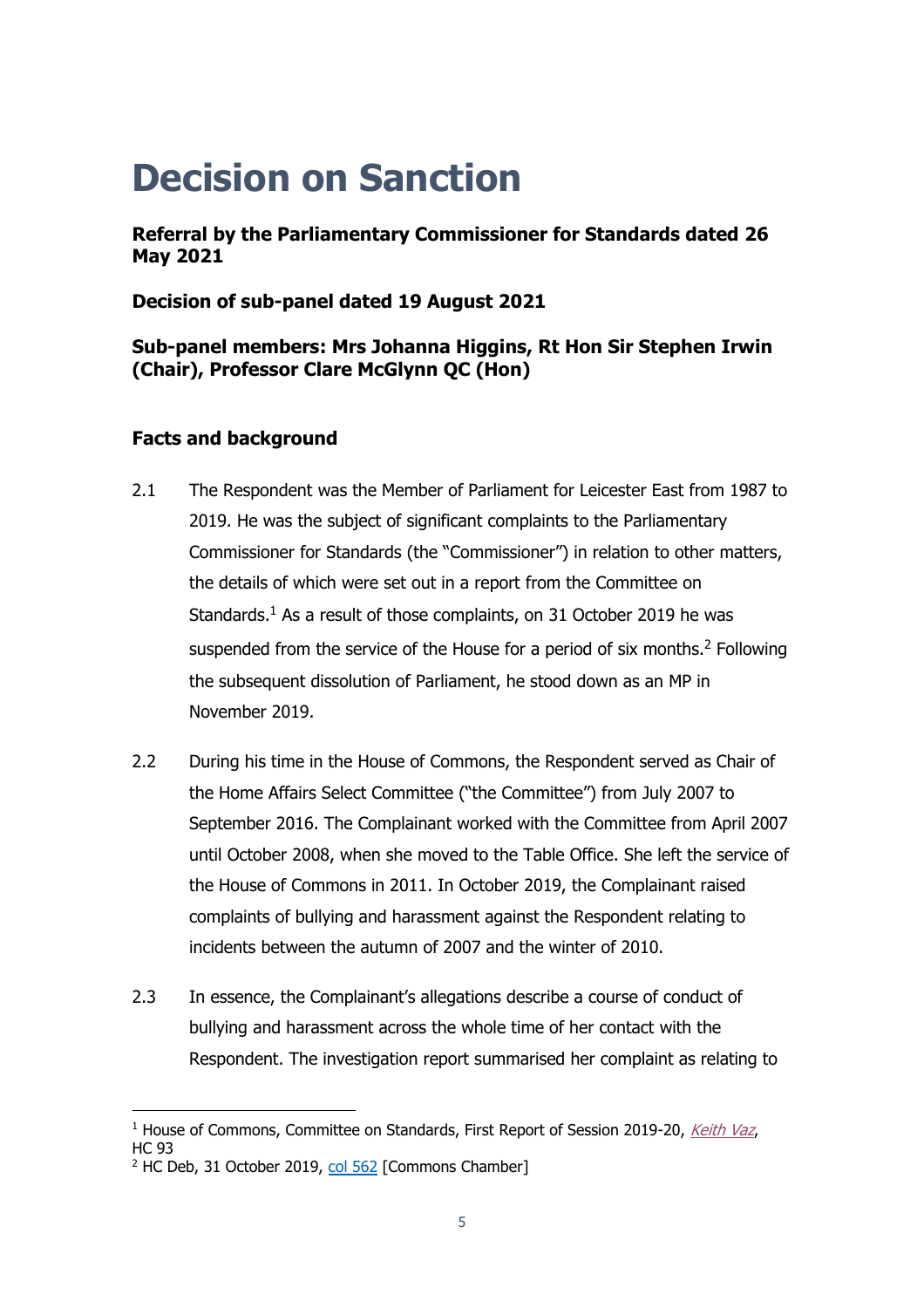"six broad specific time periods" amounting to bullying and/or harassment. The Complainant provided considerable detail in the course of her complaint and the subsequent investigation. On her account, the effect of the Respondent's behaviour was to undermine the Complainant and rob her of confidence in her judgment and abilities, so that ultimately she felt compelled to leave her work in the House of Commons in 2011. In her impact statement, provided to the investigator, she outlined the far-reaching and ongoing impact of the Respondent's behaviour on her professional and personal life as well as on her physical and mental health.

2.4 The matter was investigated by an independent external investigator, with an initial assessment on 12 March 2020. As part of her oversight, the Commissioner assured herself that both parties had been reminded of the availability of support for their health and wellbeing through the course of the investigation. The Complainant was interviewed a number of times and gave a full account of events. The investigator wished to interview the Respondent. However, such an interview never took place, although there was a considerable correspondence between the investigator and the Respondent. An interview was scheduled for September 2020. However, medical information was received suggesting that the Respondent was not well enough to participate in the investigation process. This meant that the Commissioner had to consider how to proceed. In her report to the Independent Expert Panel ("IEP"), the Commissioner recorded her decision as follows:

> "After seeking further medical reports, and after carefully considering the options, I decided that the investigator should bring her investigation to a close without interviewing Mr Vaz. In making that decision, I was mindful that the investigator had interviewed the complainant, interviewed all the witnesses suggested by the complainant, and received extensive documentary evidence from the complainant. I was also mindful that between the start of the investigation, on 31 March 2020, and September 2020, Mr Vaz had been actively engaging with the investigator but had not suggested any alternative witnesses, submitted any documentary evidence, or provided a written rebuttal. I considered that as Mr Vaz's medical reports did not suggest when he might become well enough to participate in the investigation, it would be unfair to the complainant to delay the investigation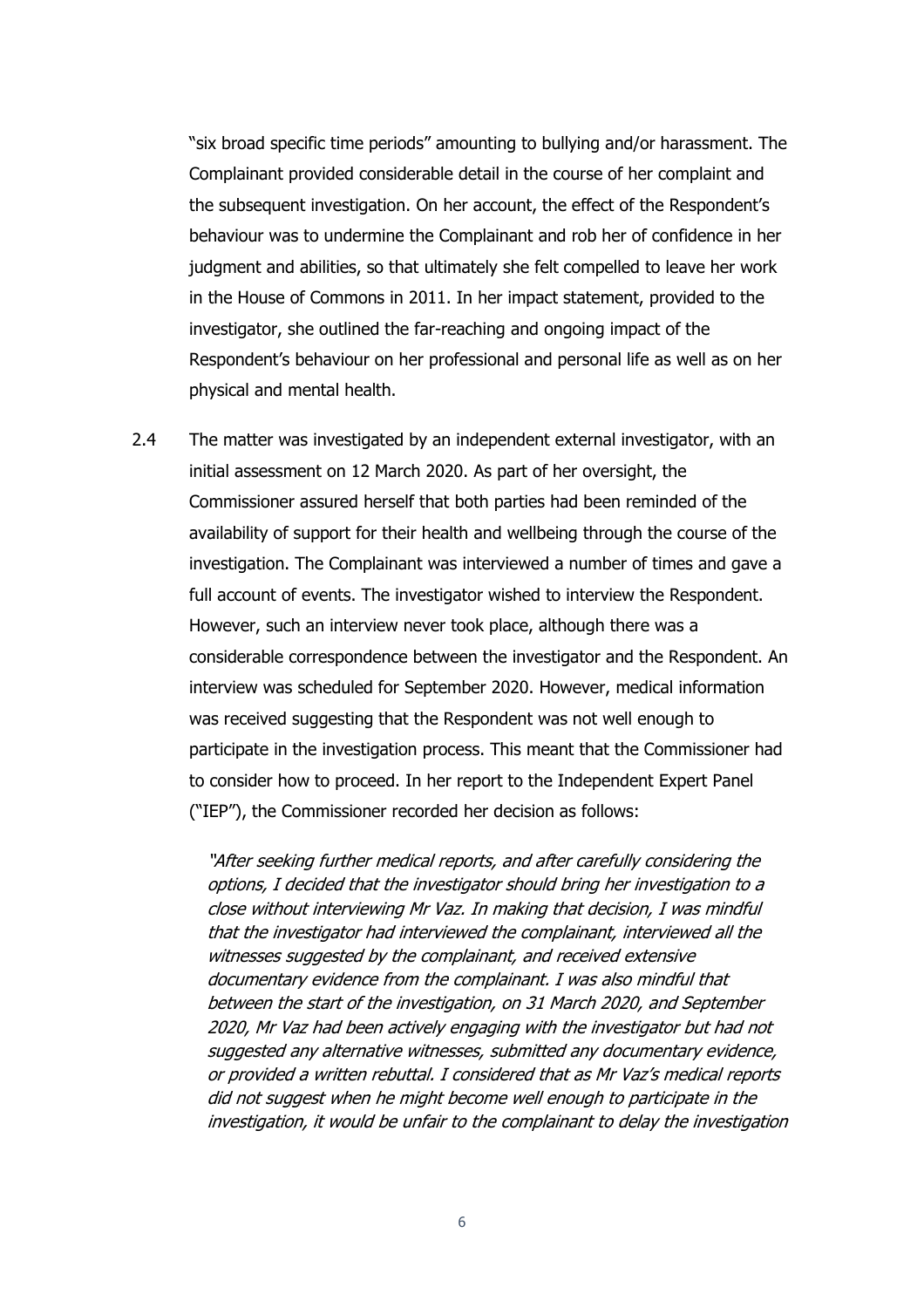indefinitely and that as there was no further known evidence to be considered the investigator should bring their work to a close."

- 2.5 All parties were informed of that decision on 8 December 2020. The investigator's final report was submitted on 22 March 2021. On 10 May 2021 the Commissioner contacted Mr Vaz, asking him if he was well enough to review and comment on the draft memorandum, the investigator's report and the evidence. The Respondent's medical adviser replied on 14 May 2021 suggesting that the Respondent remained unwell and could not contribute to the process. The medical adviser gave no indication as to when the Respondent would be well enough to review these matters. The Commissioner decided that she should conclude the matter.
- 2.6 To protect the confidentiality of the Respondent as to his health problems, we will refer to his consistent medical adviser simply as Dr B. We note that normally the identity of a medical (or any other) expert should be made public.
- 2.7 The investigator recommended that the Respondent was in breach of the Bullying and Harassment Policy in relation to four of the six allegations made.<sup>3</sup> In considering the recommendations, the Commissioner disagreed with some of the conclusions drawn. Since the Respondent did not appeal against the decision of the Commissioner, it is not necessary to tease out the detail of this. In essence, the Commissioner reviewed the evidence submitted with a critical eye, making explicit allowance for the passage of time between the events and the complaint, particularly in relation to the evidence given from memory by witnesses. As she herself stated, she:

"also attached significant weight to the contemporaneous records made by the complainant at the time which detail Mr Vaz's conduct. These records tally with the complainant's account provided to the investigator and do not raise any concerns that the complainant has embellished, or added details, to the account provided to the investigator."

2.8 The Commissioner states explicitly that she bore in mind throughout that she did not have any direct evidence from Mr Vaz, that she considered how the

<sup>&</sup>lt;sup>3</sup> Bullying and Harassment Policy and Procedure, published July 2018, updated October 2019. The complaint was made and assessed under this edition of the Policy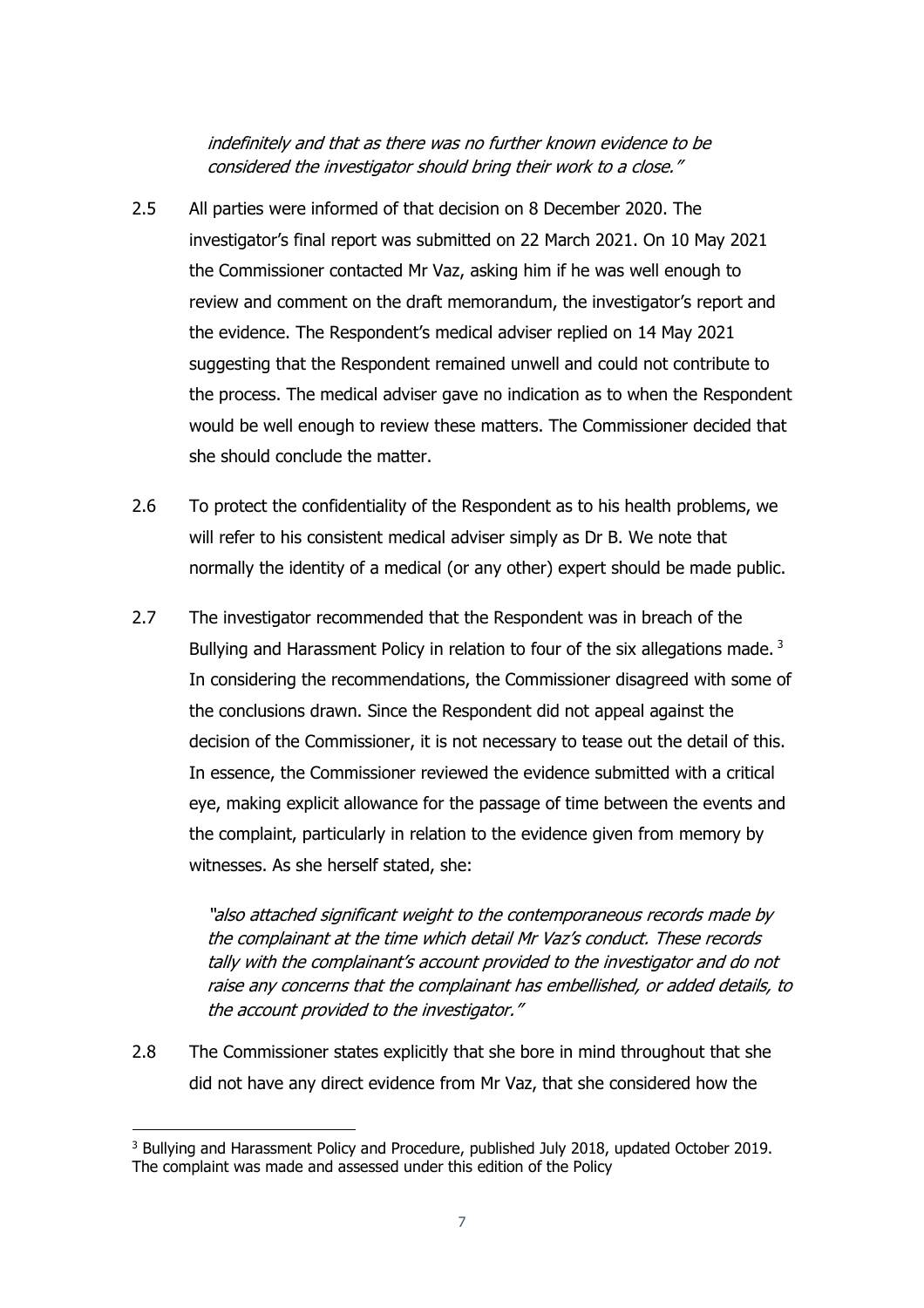absence of that evidence might affect the interpretation of events and that she "also considered whether there might be any mitigation [or] alternative explanations for Mr Vaz's conduct."

- 2.9 In her conclusions, we consider the Commissioner took a rigorous approach, distinguishing behaviour which she could properly conclude was serious enough to represent a breach of the Bullying and Harassment Policy, as opposed to conduct, however unkind or unpleasant, which fell short of such breach. She examined the behaviour step-by-step, episode by episode, to identify specific points where she was satisfied on the balance of probabilities that breaches were established.
- 2.10 We note that the particular episodes identified as breaches of the Bullying and Harassment Policy were set in the context of a fuller course of behaviour, much of which the Commissioner concluded amounted to breaches of the Behaviour Code. These can be summarised as involving inappropriate anger; inappropriately loud and aggressive speech to the Complainant, sometimes using foul language; demeaning references to the Complainant in front of others; inappropriate instructions (such as requiring her to perform like a "tour guide" in front of the visiting party in a bus in Washington); overly demanding behaviour, such as requiring the Complainant to attend breakfast with the Respondent whilst away on trips and requiring the Complainant to take photographs of landmarks for the private use of the Respondent.
- 2.11 The matters found to be in breach of the Policy can be summarised very shortly.
- 2.12 The Complainant accompanied the Respondent on a trip to Washington in October 2007. The Complainant is from Northern Ireland. As part of conversation with another Member during this trip, the Respondent assumed that the Complainant was a Catholic, disparaged her in front of the other Member, and remarked that that Member would have "locked up" the Complainant. The Commissioner states that "the complainant reports feeling compelled to set the record straight and confirm [her] mixed religious background." The Commissioner concluded that this breached the Bullying and

8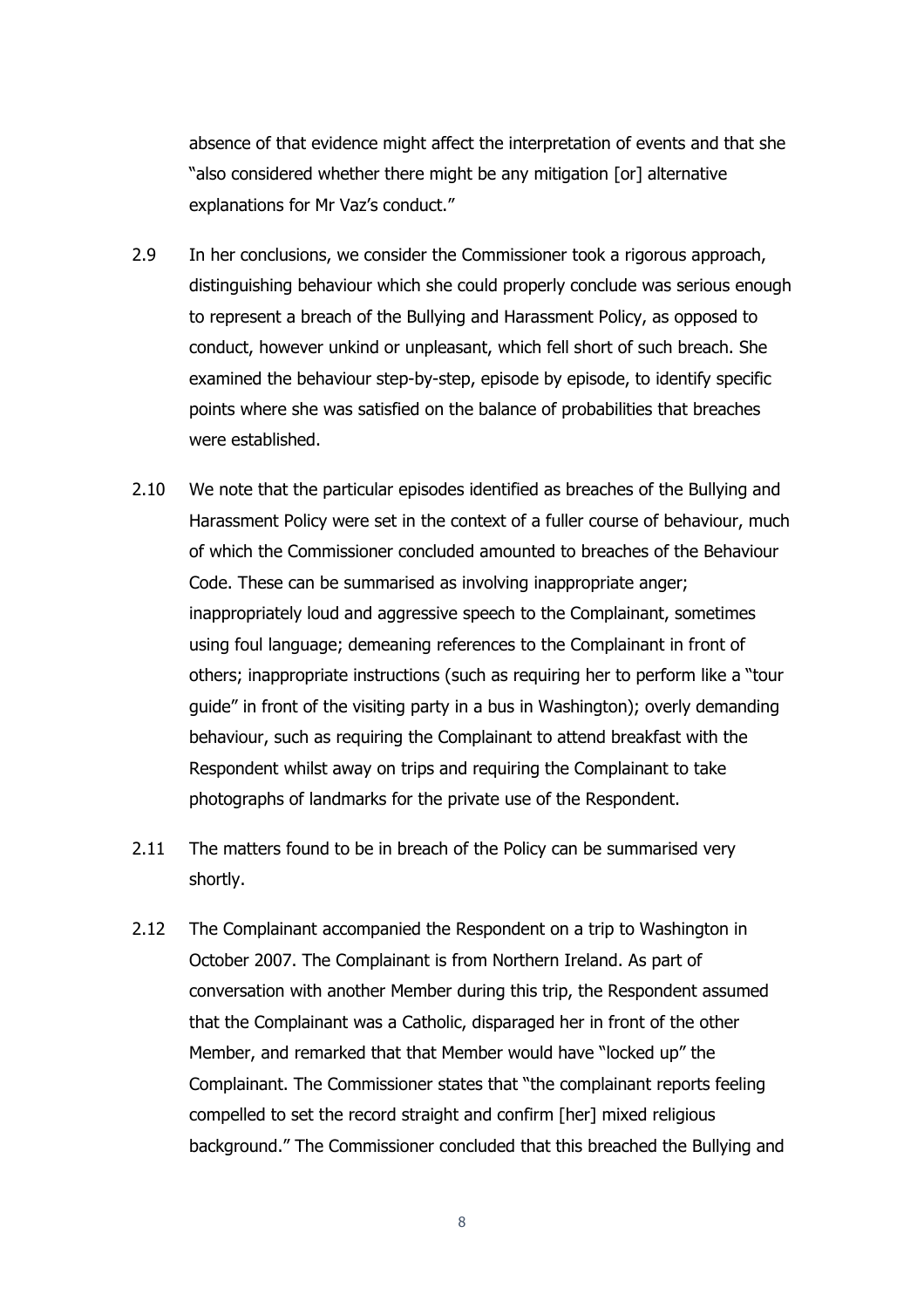Harassment Policy since it was mockery or inappropriate joking based on "race, religion or belief". It was also verbal conduct in breach of paragraph 2.3 of the Policy.

- 2.13 The Complainant accompanied the Respondent on a trip to Russia in 2008. Despite being told by senior officials that he should not do so, the Respondent took a member of his own staff with him on this trip. The Respondent told the Complainant he had done so because the Complainant was not competent. Given the contemporaneous material about the quality of the Complainant's service, the Commissioner found no basis for this suggestion, and concluded that it proceeded from personal hostility on the part of the Respondent. She concluded that it represented "inappropriate comment about someone's performance" in breach of paragraph 2.11 of the Bullying and Harassment Policy.
- 2.14 In a separate finding, the Commissioner accepted that the Respondent had threatened to take pictures of the Complainant drinking alcohol on the Russian trip and to show them to her manager. There was documentary evidence that he did take such photographs. The implication of the threat was that she was liable to drink to excess so as to affect her performance. There was no substance to this. Here too the Commissioner concluded that this was a "psychological threat" having the effect of making the Complainant "feel vulnerable, upset, undermined, humiliated, denigrated or threatened". This too was a breach of paragraph 2.11.
- 2.15 The Commissioner also found that, in the course of this trip, the Respondent pressed the Complainant to disclose her age, this also in a context which meant the request formed part of an unjustified disparagement of her performance.
- 2.16 In a further episode on the same trip, the Respondent accused the Complainant of not knowing how effectively to support the Committee because she "wasn't a mother". This was an inappropriate comment bearing on the performance of the Complainant in breach of paragraph 2.11.
- 2.17 Following the Russia trip, there was an episode where the Respondent became inappropriately extremely angry with the Complainant, after she had advised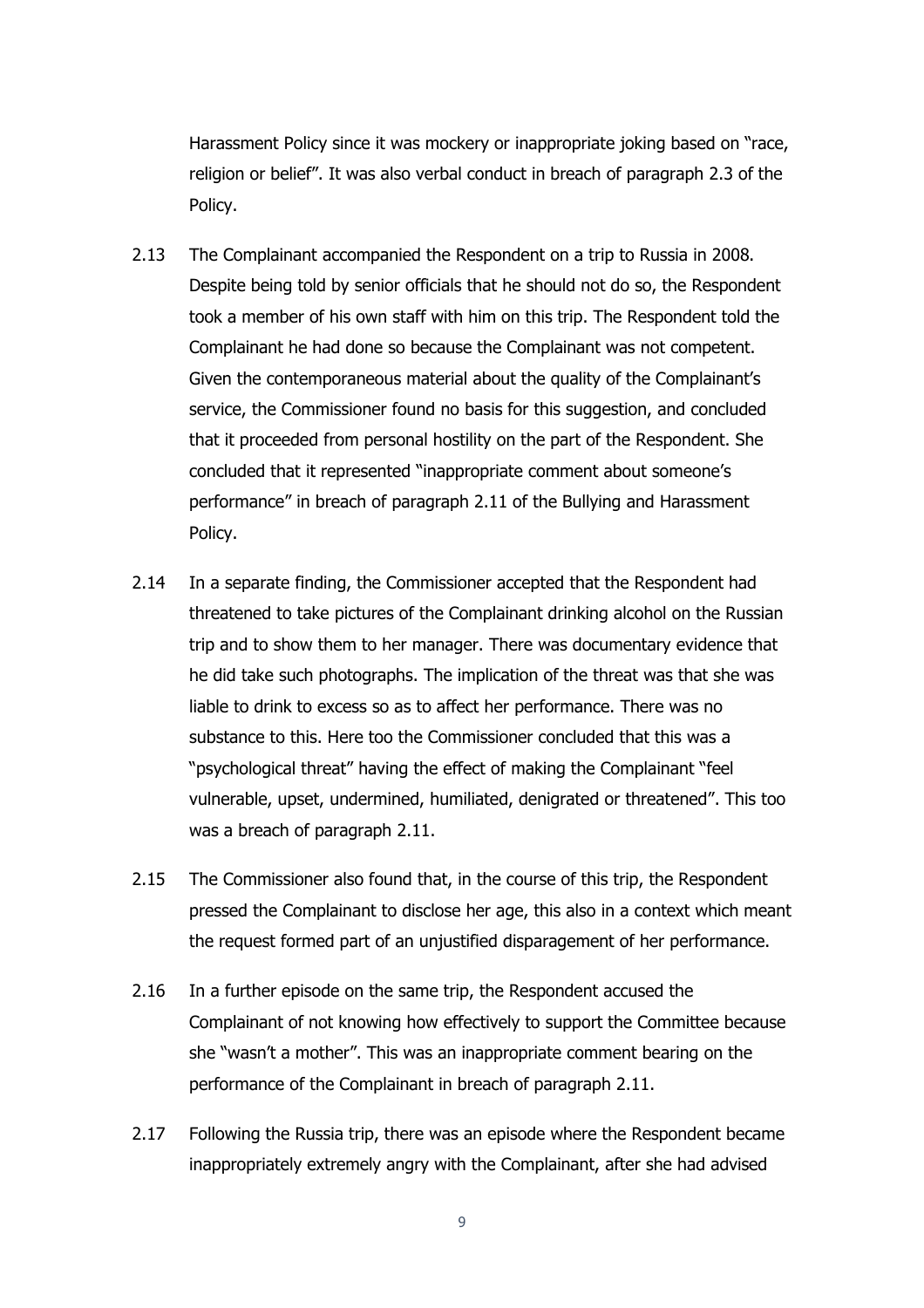him to avoid criticism of a judicial decision during a Committee session. He accused her of "not living in the real world" and not understanding how Members and the House worked. This was a breach of paragraph 2.11.

- 2.18 Following her change of role and her move away from the Home Affairs Committee, the Respondent engaged in a further conversation with the Complainant. He told her that, in relation to a meeting he had had with some prostitutes, they "had reminded him of" the Complainant. The Commissioner concluded that this episode too, constituted verbal abuse which could fairly be described as "offensive, intimidating, malicious or insulting behaviour" in breach of paragraph 2.11.
- 2.19 We consider that it will be helpful to quote the consideration of aggravating and mitigating factors which led the Commissioner to refer the Respondent to the IEP for sanction:

#### "Aggravating factors

"All these incidents and behaviours involve a significant power disparity and <sup>a</sup> misuse of that power. Mr Vaz was the Chairman of <sup>a</sup> Select Committee to which the complainant was the second Clerk. Mr Vaz's opinion would likely have carried great weight with the complainant's senior colleagues, and other Members of the Committee, and his unfounded criticisms of the complainant's competence could have had career changing or ending consequences for the complaint. Indeed, the evidence presented above confirms that the complainant did decide to change how they performed the role of second Clerk (by ending their attendance at team meetings) and also confirms that Mr Vaz's conduct led to the complainant leaving the role of second Clerk.

"Mr Vaz's conduct continued over an extended period and did not stop despite being told by at least one senior Clerk that his conduct on the Washington trip had been upsetting to the complainant.

"In addition to finding that Mr Vaz has breached the Bullying and Harassment Policy on several occasions, I have also found that his behaviour included several further breaches of Parliament's Behaviour Code. I consider this to be illustrative of both an overall lack of respect for the ethical and professional standards expected in Parliament and a lack of respect for the complainant.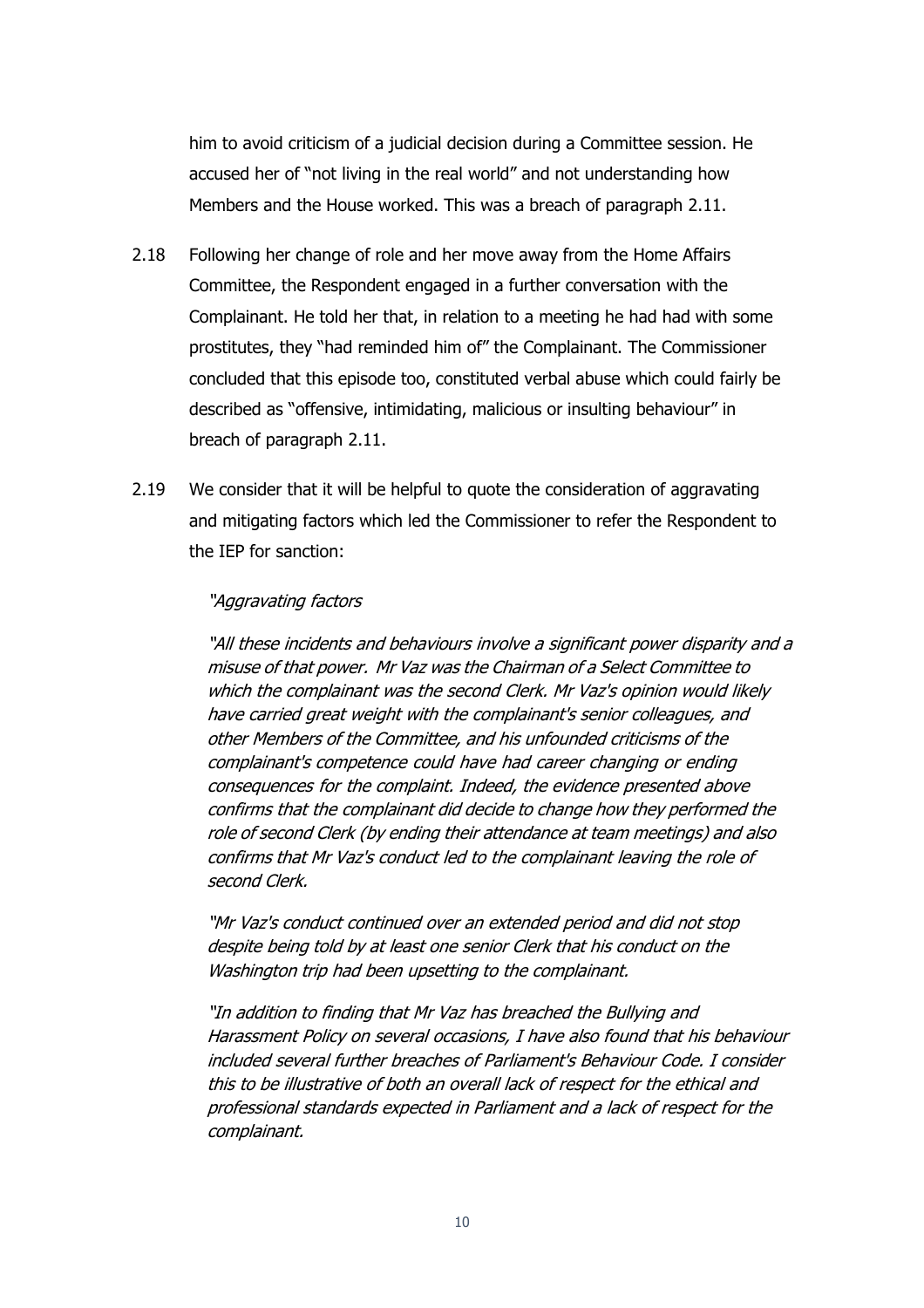"The complainant reports that Mr Vaz's conduct had a lasting and significant impact on the complainant's wellbeing, career, and happiness.

"Mitigating factors

"As Mr Vaz did not contribute to the investigation process, I am not aware of any mitigating factors for his conduct.

"I accept that Mr Vaz is currently unwell, but I do not have any evidence about his health, or state of mind, at the time of the incidents reported in this memorandum. As far as I know, Mr Vaz's health was therefore not a factor at the time of the incidents, and I cannot safely consider it as mitigation."

2.20 The Commissioner decided that, due to the aggravating factors which she found to be present, the conduct was so serious that she could not conclude the matter under the aegis of Standing Order Number 150. That was because the Respondent had "pursued a sustained course of bullying and harassing the complainant … [and] this conduct had a significant impact on the Complainant's future well-being, career, and happiness." Hence, on 26 May 2021, the Commissioner referred the matter to the IEP for consideration of sanction.

#### **The Respondent's engagement with the IEP**

- 2.21 We have already noted that the Respondent has not sought to appeal the conclusions of the Commissioner. The Respondent himself has not communicated with the IEP in any way.
- 2.22 There has been significant communication to the IEP from the Respondent's medical adviser Dr B, and also from a sister of the Respondent, Penny McConnell, who is legally qualified. The thrust of these communications is to emphasise that the Respondent is too unwell to take part in the continuing proceedings. It is a fair reading of these communications to infer that the medical adviser and the Respondent's sister would suggest that the proceedings should be abandoned.
- 2.23 It became clear during these exchanges that there was no reasonable prospect of the Respondent engaging with the referral for sanction, even in writing.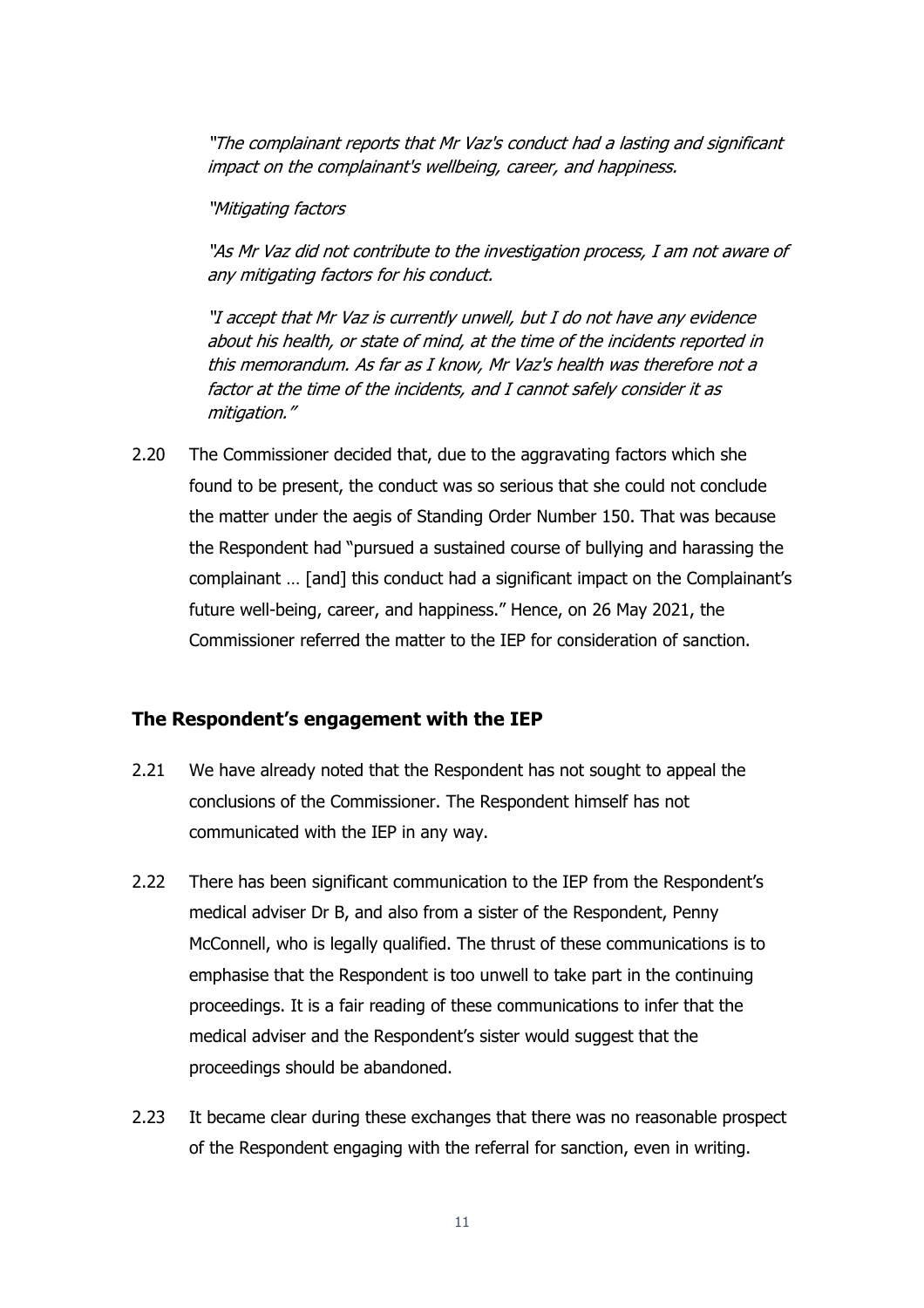- 2.24 We became concerned as to whether the picture presented of the Respondent's ill-health, and the suggested impact on his capacity to engage with the referral, if only in writing, was being overstated. Accordingly, we asked for an internet search to be conducted of publicly available material bearing on the Respondent's public activity over the period from the beginning of the complaint. The search demonstrated that, in addition to some limited continuing party political activity, the Respondent has been regularly presenting a radio programme from early 2020 until at least July 2021; he has been the author of a continuing series of newspaper columns in the newspaper Asian Voice, until at least July 2021; he has been engaged in a range of other media related and broadcasting activities until at least late May 2021; and he has been quoted in a range of publications, issuing comments or statements on political or politically related matters, until at least late June 2021.
- 2.25 We caused the activity report to be sent to the Respondent, and to Dr B who had been sending letters and reports about him. This elicited no response from the Respondent. There was a letter sent by the Respondent's sister commenting on various matters. Moreover, there was a response from Dr B dated 21 July 2021. This addressed the report in some detail, discounting the degree of activity and any implications as to the Respondent's ill-health. We can give no further detail without compromising the Respondent's confidentiality. We can say that it is our firm conclusion that Dr B has gone far beyond the proper role of an independent expert and that much of his letter is an exercise in advocacy.
- 2.26 We do not doubt that the Respondent has health problems, but we do conclude, on all the material available to us, that there is no good basis for concluding those health problems preclude him from engagement with the referral for sanction, if only in writing.

### **Public interest considerations**

2.27 Before proceeding to consider sanction, we concluded that a principled decision should be taken as to whether it was right, in the public interest, to continue.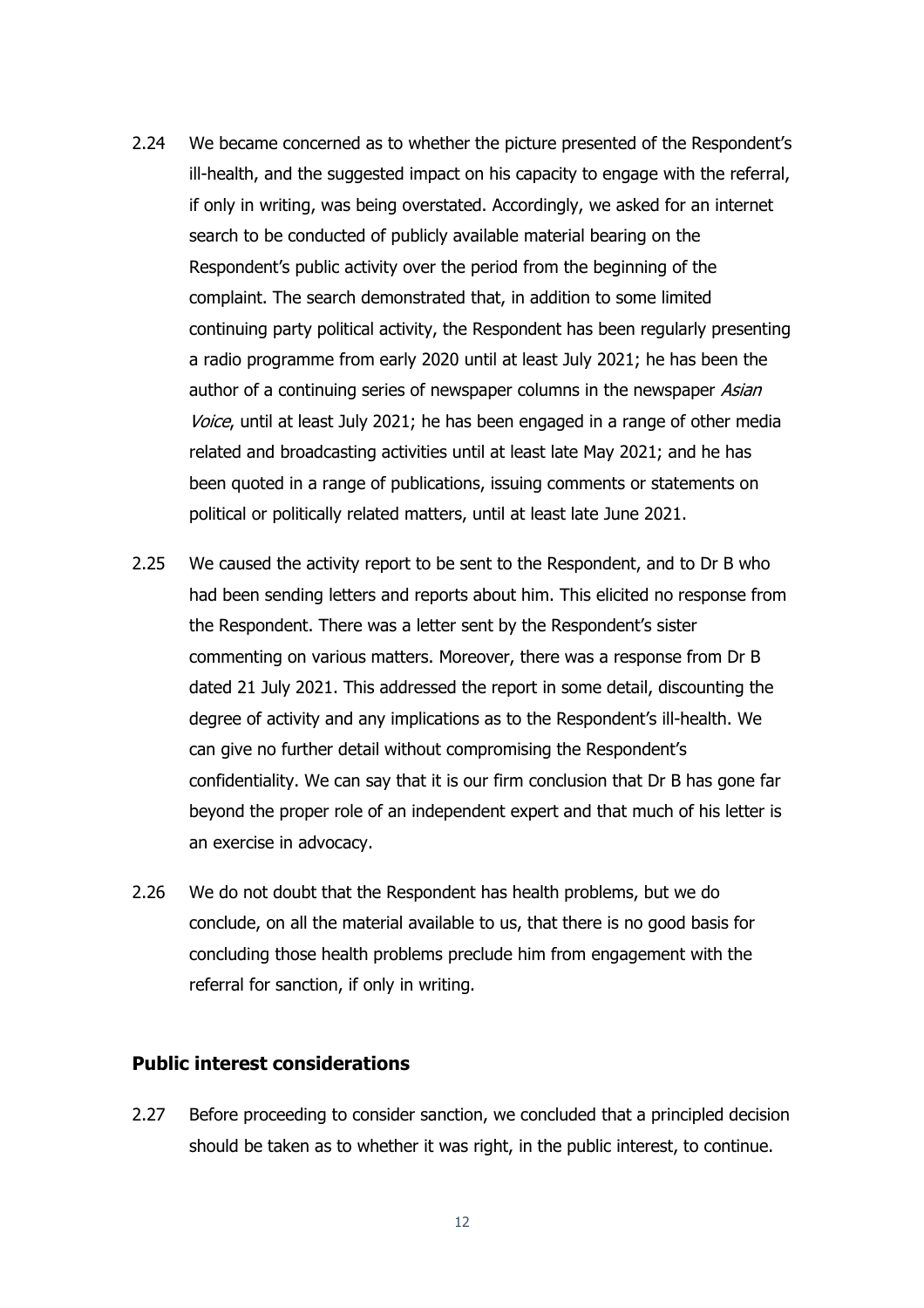- 2.28 A number of considerations are potentially relevant to such a decision in this case: fairness and natural justice, proportionality, the aim of improving culture and behaviour within the House of Commons, the nature and extent of the misconduct established, the impact of the Respondent's conduct on the Complainant, the potential for any ongoing or future risk from similar behaviour in the future, the sanctions available to the Panel in the particular case, the need to reach as timely as possible a conclusion, the extent to which the Respondent has the capacity to engage with the sanctions process, any failure by a party (in this instance the Respondent) to engage in the process, and the health or infirmity of the Respondent.
- 2.29 Here we found that there was significant misconduct, which had had a real impact on the Complainant. That favoured continuation. As indicated above, we concluded that the Respondent had not shown he was incapable of engaging with the sanctions process, albeit perhaps only in writing. Even accepting that the Respondent has health problems, we did conclude that he had failed to engage with the process, both before the Commissioner and in relation to the IEP, to the extent he could and should have done. Those factors also favoured continuation. We were moreover convinced that the Respondent would not in fact engage, and so no further delay would serve a useful purpose. Because of the problems with engagement, this matter has already taken longer than desirable. Achieving a reasonably timely outcome was also consistent with continuation.
- 2.30 There are factors which we recognised favoured a decision not to proceed further. The Respondent is no longer a Member of the House of Commons, nor is there any immediate prospect that he will seek to return to the House. He has already been severely sanctioned in respect of other matters, and he has already had his eligibility to be granted a former Member's pass to the Palace of Westminster removed.<sup>4</sup> These factors must significantly reduce any ongoing or future risk to those within the House of Commons. We also bore in mind

<sup>4</sup> Resolution of the House endorsing the recommendation of the Committee on Standards, First Report of Session 2019-20, [Keith Vaz](https://publications.parliament.uk/pa/cm201919/cmselect/cmstandards/93/93.pdf), HC 93, paras 99-101; HC Deb, 31 October 2019, [col 562](https://hansard.parliament.uk/commons/2019-10-31/debates/2ABDDAEF-1FC6-47B3-B8F3-D6733DA32599/Standards) [Commons Chamber]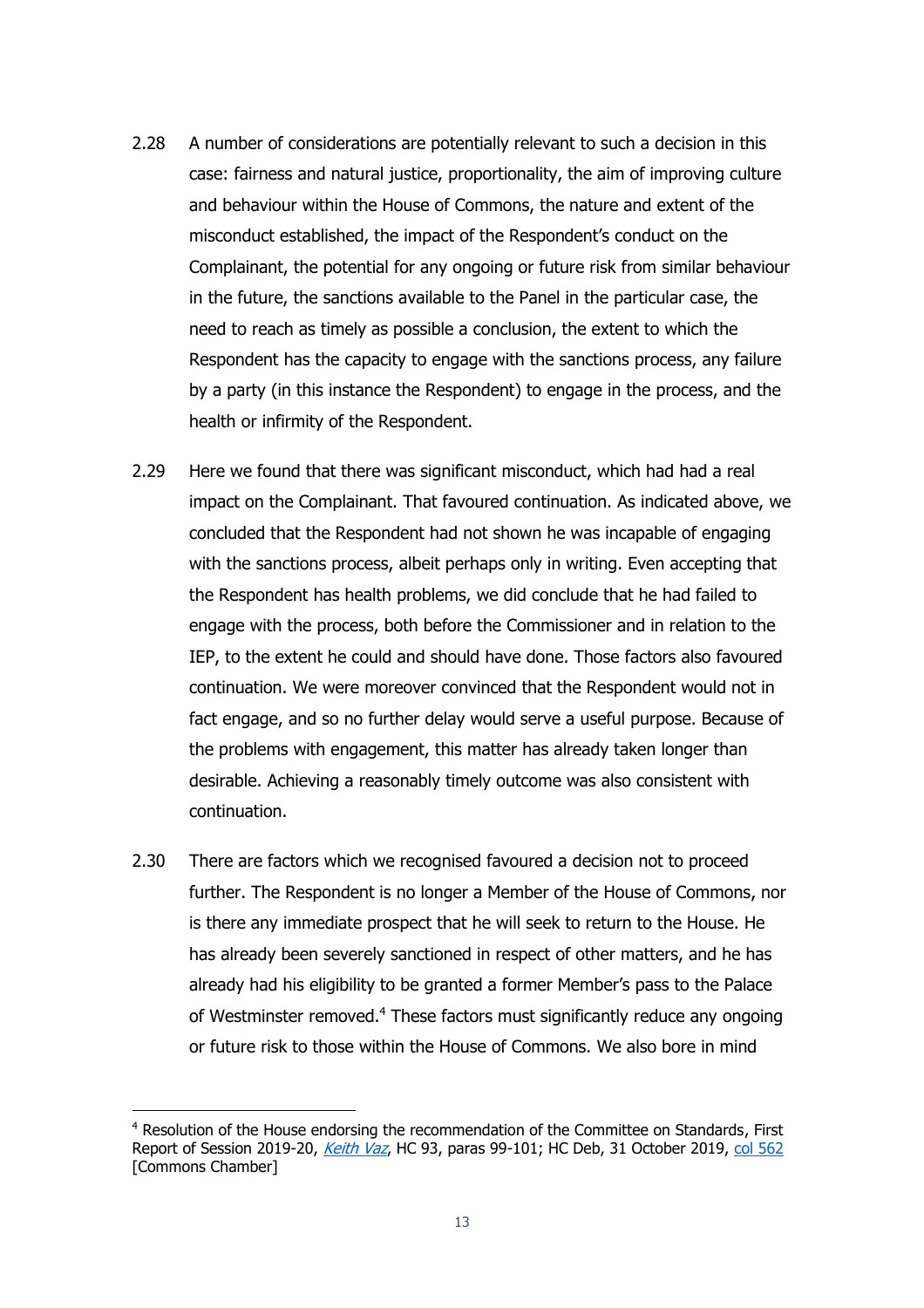that the sanctions available to the IEP in respect of a former Member are limited to withdrawal of the pass and reprimand.

- 2.31 We considered whether there was any unfairness in proceeding. For reasons which will now be obvious, we concluded there was not. The Respondent has been given every opportunity to take part but has not done so, when he could have done so, at least to the extent indicated. There has been no indication that he has any material challenge to the conclusions of the Commissioner.
- 2.32 We have concluded that it is right to proceed to sanction. The balance of considerations favours that outcome. In particular, the nature and persistence of the misconduct, combined with the impact on the Complainant, strongly favour proceeding. Although the sanctions open to the IEP in this case are constrained, they retain a real value in marking what has happened and as a contribution to improving the culture of behaviour in the House of Commons.

### **Sanction**

- 2.33 We consider that this misconduct represented sustained and unpleasant bullying, with a real and enduring psychological impact. It was hostile and harmful behaviour. This behaviour exemplifies the kind of conduct identified by Dame Laura Cox in her report of October 2018 which she described as resulting in "the stifling of potential, the blighting of careers and the loss of talented and dedicated employees, many of them women."<sup>5</sup> We accept that it led to the Complainant leaving her career in the House of Commons.
- 2.34 There can be no justification for such conduct. As the IEP said in the case of Daniel Kawczynski MP:

"We fully grasp that the life of an MP can be highly pressurised, and we accept that the circumstances which arose … were difficult. But they were difficult for everyone, as common sense would have told the Respondent. While the particular characteristics of an MP's life are unique, the level of pressure upon them is not. Many public servants bear comparable levels of

<sup>&</sup>lt;sup>5</sup> Dame Laura Cox DBE, The Bullying and Harassment of House of Commons Staff: Independent [Inquiry Report](https://www.parliament.uk/globalassets/documents/conduct-in-parliament/dame-laura-cox-independent-inquiry-report.pdf), 15 October 2018, para 31